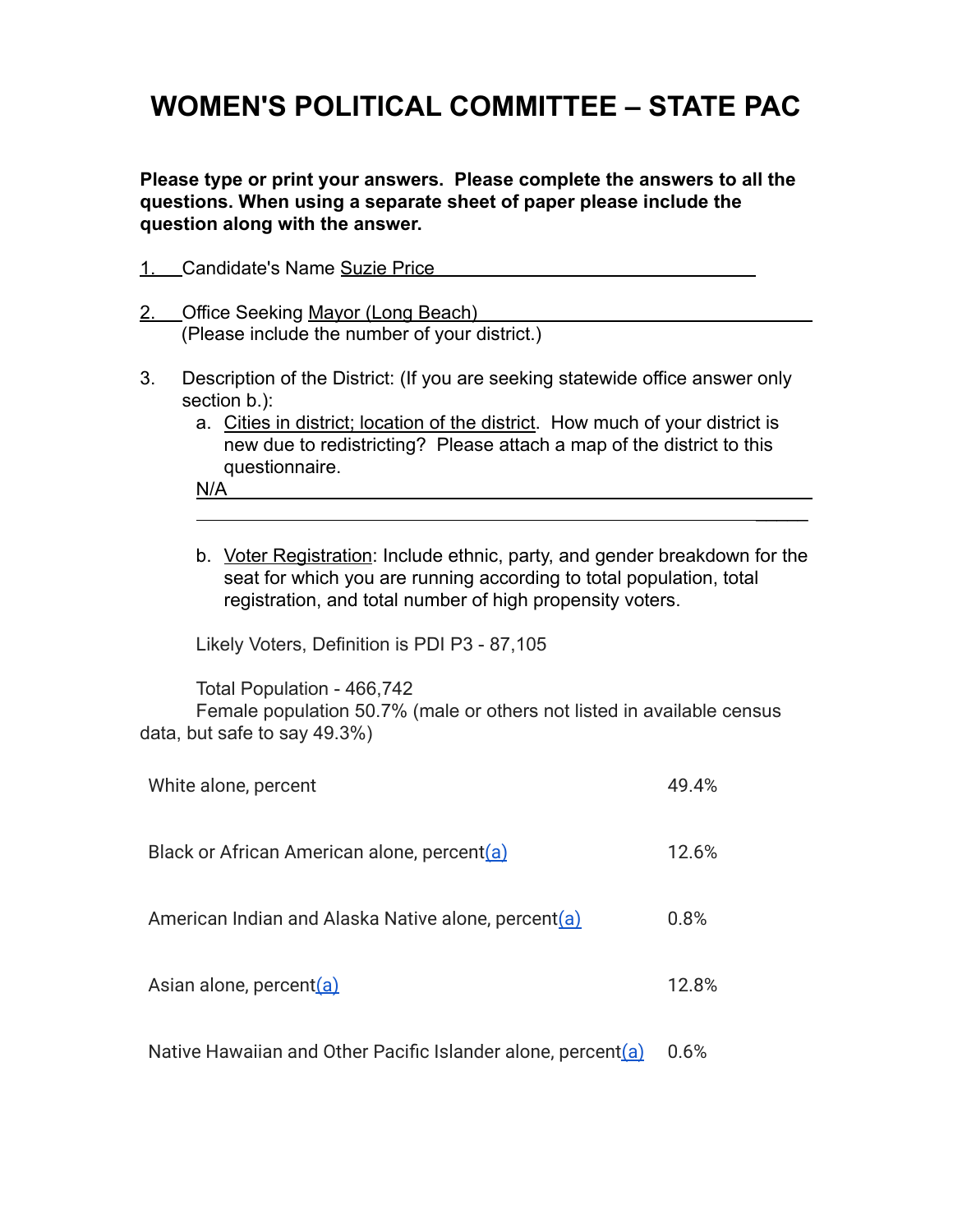| Two or More Races, percent     |       |  |
|--------------------------------|-------|--|
|                                |       |  |
| Hispanic or Latino, percent(b) | 43.2% |  |

White alone, not Hispanic or Latino, percent

- c. Past elections: How did your AD and SD vote for Governor and Controller in 2018? How did your AD and SD vote for President in 2016?
	- In 2018 my SD and SD voted Gavin Newsom for Governor and Betty Yee for Controller. In 2016 we voted for Hillary Cinton for President.

and the control of the control of the control of the control of the control of the control of the control of the

**Please be sure to answer all parts of the questions.**

4. If your election dates are not consistent with California State Elections, please note the dates of your Primary and your General.

5. Who is the present holder of the seat for which you are running? If this person is not a pro-choice Democrat, when was the last time a pro-choice Democrat held this seat? Robert Garcia and he is a pro-choice democrat.

6. Major Challenger: Rex Richardson

7. Campaign Team: Orrin Evans, Melahat Rafaii, Theresa Cruz, Eddie Mendoza, Sergio Carillo, Brain Van Riper, Joey Tidelbaum

8. Fundraising:

- a. How much money have you raised? (Please do not include pledges.) \$400K
- b. How much do you need to raise? \$500K by June. \$1 million by November.

2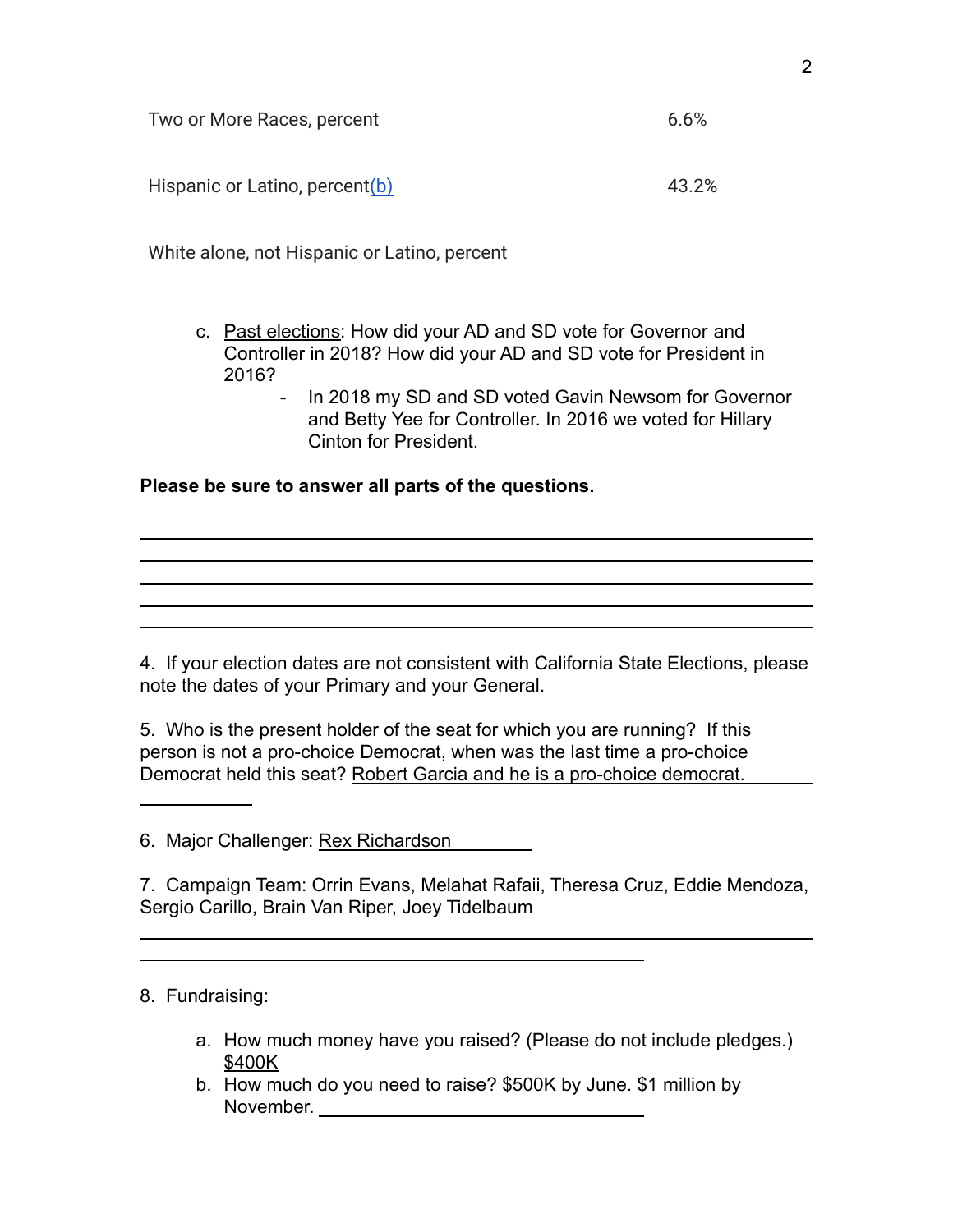- c. How much money are you allowed to raise if there are limits? N/A
- d. How much cash do you have on hand? \$300K
- e. How much is a loan from you to the campaign?No.
- f. How much money has your major challenger(s) raised? \$300K

For the next 2 questions please do not include money transferred.

- g. How much money have you raised this last reporting period? \$400K
- h. How much money has your major challenger(s) raised in this last reporting period? I assume \$150- \$200K
- i. If there is a voluntary spending cap will you take it, and what is the limit if you accept the cap? N/A

9. What is your campaign strategy (mail, media, etc.)? Digital, Mail and Field. All directed by polling data.

10. Has any polling been done in the last two months? Please share the results. Yes, we hae a very high name ID in the city and have a clear path to victory given our messaging and outreach strategy.

11. What is your position on choice? Please check yes (if you agree) or no (if you disagree) with the following:

- a. A woman has the right to choose an abortion for any reason up to the point of viability, as determined by a physician and in accordance with the principles of Roe v. Wade. YES X NO
- b. A woman has the right to choose an abortion at any time during her pregnancy to protect her life and health. YES X NO
- c. Every patient, in consultation with her physician, has the right to determine the best medical procedures and practices with regard to reproductive health and abortion. YES  $X$   $\equiv$  NO  $\equiv$
- d. All women should have the ability, regardless of income level or age, to access safe, confidential and affordable abortion and reproductive care (with or without parental consent). YES X NO
- e. There should be public funding for family planning and abortion services. YES X NO
- f. There should be **no** waiting period to obtain an abortion.  $YES \_ X \_ NO \_$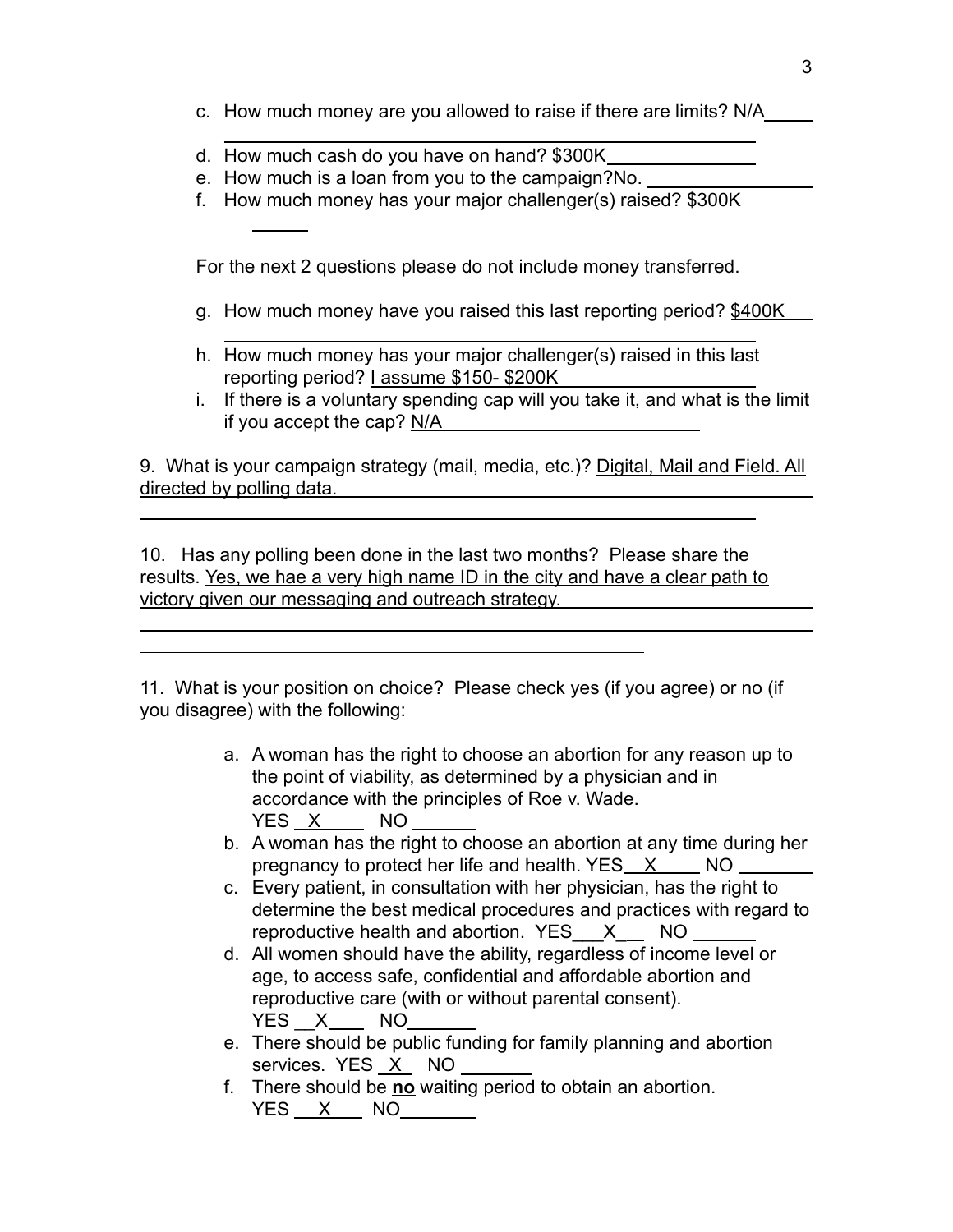- g. We should have comprehensive and evidence-based (accurate) sex education. YES X NO
- h. A minor should have access to abortion services without having to notify a parent or responsible adult. YES X NO

If you are running for statewide office you may skip question 12.

12. Please list the State Senate or Assembly and Congressional seats that overlap your district. List both the name of the present occupant and number of the district.

| a. State Assembly District #<br>70  | Name of Occupant<br>Patrick O'Donnell |  |
|-------------------------------------|---------------------------------------|--|
|                                     |                                       |  |
| b. State Senate District #<br>34    | Name of Occupant<br><b>Tom Umberg</b> |  |
| c. Congressional District #<br>47th | Name of Occupant<br>Alan Lowenthal    |  |
|                                     |                                       |  |

13. List only the names of any non-incumbent women who you supported in the previous primary election running for:

Congress:N/A I \_\_\_\_\_\_\_\_\_\_\_\_\_\_\_\_\_\_\_\_\_\_\_\_\_\_\_\_\_\_\_\_\_\_\_\_\_\_\_\_\_\_\_\_\_  $\mathcal{L}_\text{max} = \mathcal{L}_\text{max} = \mathcal{L}_\text{max} = \mathcal{L}_\text{max} = \mathcal{L}_\text{max} = \mathcal{L}_\text{max} = \mathcal{L}_\text{max} = \mathcal{L}_\text{max} = \mathcal{L}_\text{max} = \mathcal{L}_\text{max} = \mathcal{L}_\text{max} = \mathcal{L}_\text{max} = \mathcal{L}_\text{max} = \mathcal{L}_\text{max} = \mathcal{L}_\text{max} = \mathcal{L}_\text{max} = \mathcal{L}_\text{max} = \mathcal{L}_\text{max} = \mathcal{$ 

 $\mathcal{L}_\text{max} = \mathcal{L}_\text{max} = \mathcal{L}_\text{max} = \mathcal{L}_\text{max} = \mathcal{L}_\text{max} = \mathcal{L}_\text{max} = \mathcal{L}_\text{max} = \mathcal{L}_\text{max} = \mathcal{L}_\text{max} = \mathcal{L}_\text{max} = \mathcal{L}_\text{max} = \mathcal{L}_\text{max} = \mathcal{L}_\text{max} = \mathcal{L}_\text{max} = \mathcal{L}_\text{max} = \mathcal{L}_\text{max} = \mathcal{L}_\text{max} = \mathcal{L}_\text{max} = \mathcal{$ 

State Senate: I supported Lena Gonzalez in 2016.

Assembly:N/A

Statewide Office:N/A\_\_\_\_\_\_\_\_\_\_\_\_\_\_\_\_\_\_\_\_\_\_\_\_\_\_\_\_\_\_\_\_\_\_\_\_\_\_\_\_\_\_\_\_\_\_\_

14. List only the names of non-incumbent women candidates who you are supporting for Congress, State Senate, and Assembly in the current election cycle.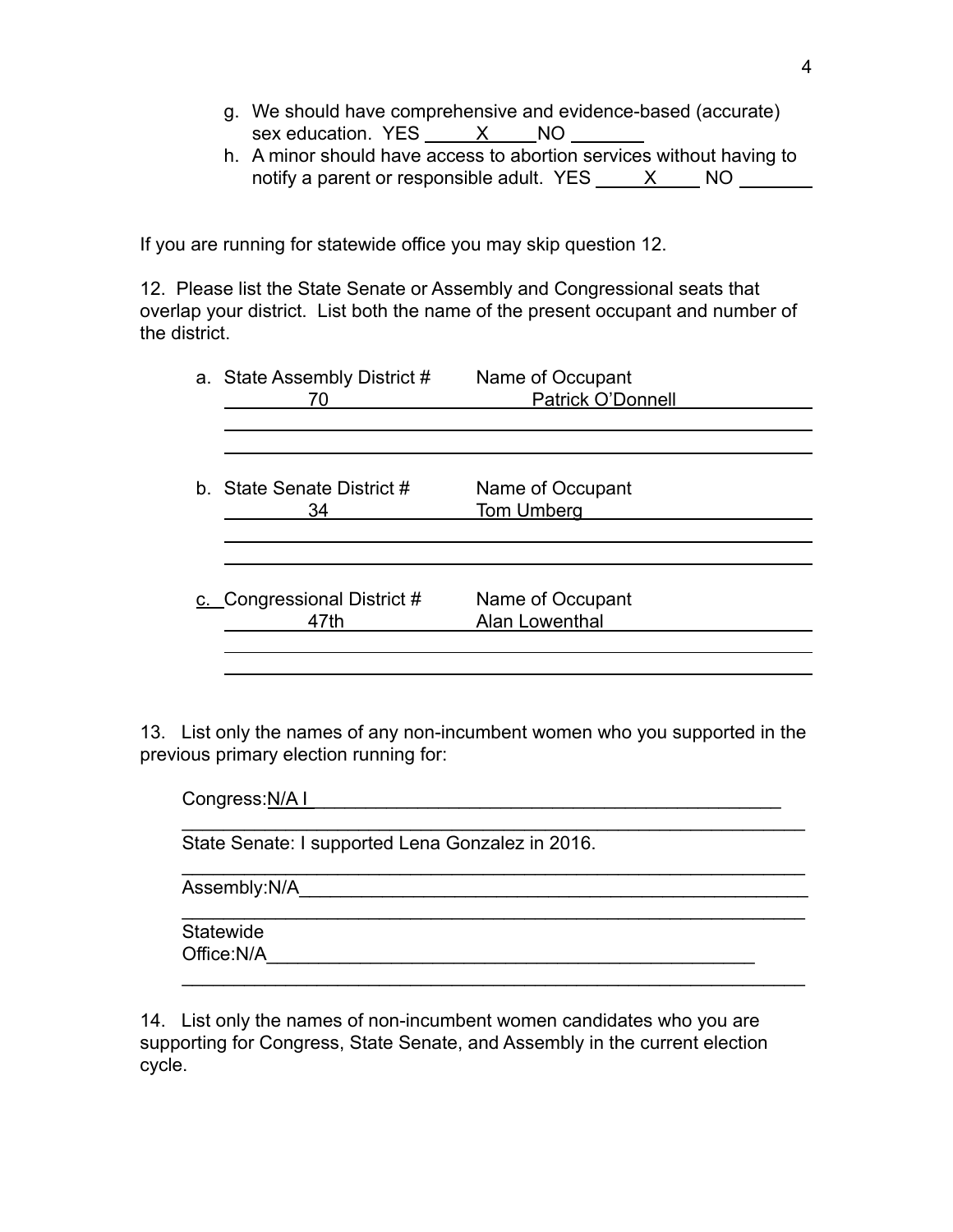I am forced on my own race right now and, other than Mayor Robert Garcia, I have not endorsed any candidates running for seats outside of Long Beach in this election.

Congress:N/A

| 11000.IVA         |  |
|-------------------|--|
| State Senate: N/A |  |
| Assembly:N/A      |  |

15. If you are an elected official and leaving office, please list the name and contact information of the woman who you are supporting to run for your seat in the primary. If you are not supporting a woman for your seat, please leave this blank.

(Name) (Phone)

16. Please list your paid professional experience for the last six years. Indicate if it was full- or part-time.

I have been a Deputy District Attorney, specializing in Domestic Violence, sexual assualt and homicide cases for 22 years. I work with crime victims every day. I have also been on the city council for 8 years.

 $\mathcal{L}_\text{max} = \mathcal{L}_\text{max} = \mathcal{L}_\text{max} = \mathcal{L}_\text{max} = \mathcal{L}_\text{max} = \mathcal{L}_\text{max} = \mathcal{L}_\text{max} = \mathcal{L}_\text{max} = \mathcal{L}_\text{max} = \mathcal{L}_\text{max} = \mathcal{L}_\text{max} = \mathcal{L}_\text{max} = \mathcal{L}_\text{max} = \mathcal{L}_\text{max} = \mathcal{L}_\text{max} = \mathcal{L}_\text{max} = \mathcal{L}_\text{max} = \mathcal{L}_\text{max} = \mathcal{$  $\mathcal{L}_\text{max} = \mathcal{L}_\text{max} = \mathcal{L}_\text{max} = \mathcal{L}_\text{max} = \mathcal{L}_\text{max} = \mathcal{L}_\text{max} = \mathcal{L}_\text{max} = \mathcal{L}_\text{max} = \mathcal{L}_\text{max} = \mathcal{L}_\text{max} = \mathcal{L}_\text{max} = \mathcal{L}_\text{max} = \mathcal{L}_\text{max} = \mathcal{L}_\text{max} = \mathcal{L}_\text{max} = \mathcal{L}_\text{max} = \mathcal{L}_\text{max} = \mathcal{L}_\text{max} = \mathcal{$ 

 $\mathcal{L}_\text{max} = \mathcal{L}_\text{max} = \mathcal{L}_\text{max} = \mathcal{L}_\text{max} = \mathcal{L}_\text{max} = \mathcal{L}_\text{max} = \mathcal{L}_\text{max} = \mathcal{L}_\text{max} = \mathcal{L}_\text{max} = \mathcal{L}_\text{max} = \mathcal{L}_\text{max} = \mathcal{L}_\text{max} = \mathcal{L}_\text{max} = \mathcal{L}_\text{max} = \mathcal{L}_\text{max} = \mathcal{L}_\text{max} = \mathcal{L}_\text{max} = \mathcal{L}_\text{max} = \mathcal{$ 

17. Please list your present and past community involvement for the last six years:

I sit on two domestic violence shelter boards in the CIty of LB, I also serve on the Mothers Against Drunk Driving Board of directors. I am very involved in my community.

 $\mathcal{L}_\text{max} = \mathcal{L}_\text{max} = \mathcal{L}_\text{max} = \mathcal{L}_\text{max} = \mathcal{L}_\text{max} = \mathcal{L}_\text{max} = \mathcal{L}_\text{max} = \mathcal{L}_\text{max} = \mathcal{L}_\text{max} = \mathcal{L}_\text{max} = \mathcal{L}_\text{max} = \mathcal{L}_\text{max} = \mathcal{L}_\text{max} = \mathcal{L}_\text{max} = \mathcal{L}_\text{max} = \mathcal{L}_\text{max} = \mathcal{L}_\text{max} = \mathcal{L}_\text{max} = \mathcal{$ 

 $\mathcal{L}_\text{max} = \mathcal{L}_\text{max} = \mathcal{L}_\text{max} = \mathcal{L}_\text{max} = \mathcal{L}_\text{max} = \mathcal{L}_\text{max} = \mathcal{L}_\text{max} = \mathcal{L}_\text{max} = \mathcal{L}_\text{max} = \mathcal{L}_\text{max} = \mathcal{L}_\text{max} = \mathcal{L}_\text{max} = \mathcal{L}_\text{max} = \mathcal{L}_\text{max} = \mathcal{L}_\text{max} = \mathcal{L}_\text{max} = \mathcal{L}_\text{max} = \mathcal{L}_\text{max} = \mathcal{$  $\mathcal{L}_\text{max} = \mathcal{L}_\text{max} = \mathcal{L}_\text{max} = \mathcal{L}_\text{max} = \mathcal{L}_\text{max} = \mathcal{L}_\text{max} = \mathcal{L}_\text{max} = \mathcal{L}_\text{max} = \mathcal{L}_\text{max} = \mathcal{L}_\text{max} = \mathcal{L}_\text{max} = \mathcal{L}_\text{max} = \mathcal{L}_\text{max} = \mathcal{L}_\text{max} = \mathcal{L}_\text{max} = \mathcal{L}_\text{max} = \mathcal{L}_\text{max} = \mathcal{L}_\text{max} = \mathcal{$ 

18. Please list the present and previous elected office(s) that you have held:

Long Beach City Council 2014-present.

19. Do you support the ERA? YES X NO

20. Please list the following:

- a. Committee name: Suzie Price for Mayor 2022
- b. Campaign ID#: 1443375